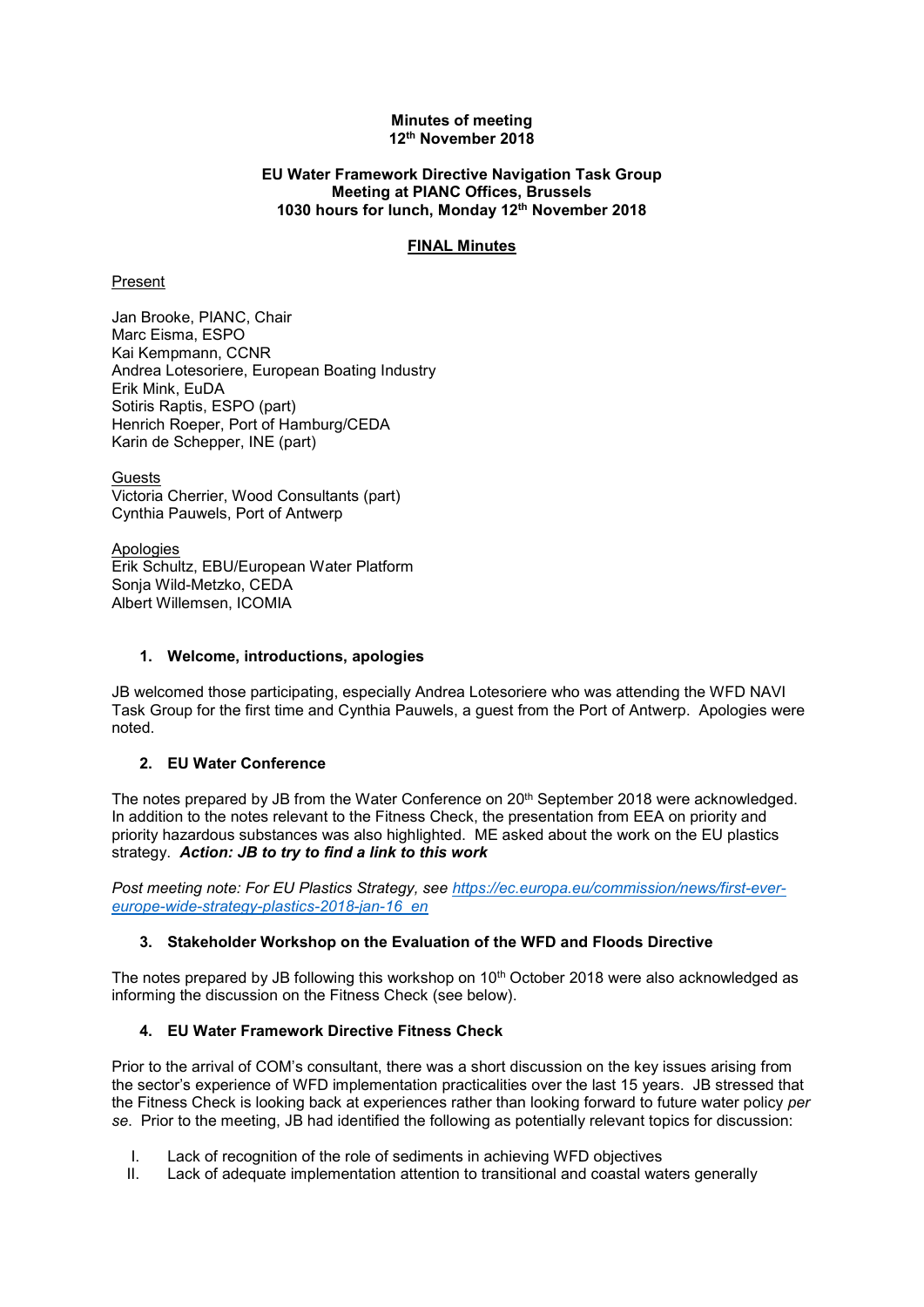- III. Poor links with the MSFD notably in relation to hydromorphology, scale and new projects in coastal water bodies (i.e. licensing or authorisation decisions)
- IV. Inadequacies in the approach to monitoring chemical status and sediment quality in coastal water bodies; preference for links with MSFD?
- V. Difficulties in dealing with specific pollutants under the ecological status heading
- VI. Need for better coordination between WFD, IED, REACH, the Biocidal Products Regulation and the Waste Framework
- VII. Inability to properly reflect progress / lack of incentives to take small actions because of the one-out-all-out principle
- VIII. Realism of 2027 deadline? Concern about possibility of introducing a rush of poorly informed measures in TraC water bodies vs. setting of less stringent objectives

These topics were briefly reviewed before COM's consultant arrived. Climate change and the difficulties associated with reconciling two different status objectives (ecological and chemical) were added to the above list.

#### **5. EU Water Framework Directive Fitness Check: discussion with COM's consultant**

Victoria Cherrier explained that Wood and other consultants are contracted to carry out a study to support COM in their Fitness Check. In addition to Wood, the project team includes several other companies. Trinomics and Wood have an evaluation role; Wood also has water expertise. Deltares and Wageningen University are providing technical input. The Regional Environmental Centre in Hungary is providing water expertise and outreach/language skills.

VC explained that there is an ongoing online public consultation with basic questions but that this consultation also contains some more detailed questions aimed at those with a more in-depth knowledge of the Directives. For now, the questionnaire is only in English but other languages will be added soon. VC encouraged all Task Group member organisations to consider responding to the online questionnaire as well as participating in other aspects of the consultation process. *Action: all*

In addition to the public consultation, COM's consultants are planning to collect data on more detailed, specific issues. VC explained that the more targeted consultation will cover 7 or 8 specific topics via an online, open text questionnaire due to be released later in November. The topics to be covered by this exercise include:

- **Exemptions**
- **Coherence**
- Costs and benefits
- Application of GES/GCS and interactions
- Monitoring and reporting cycles
- Water pricing and polluter pays
- Public participation
- Non-deterioration principle / WFD Article 4

This consultation will run until the end of January 2019. It was agreed that all TG member associations should respond individually whilst also providing a Word version of their responses to JB so that she can collate a 'sector' view of the key issues. *Action: JB to circulate link; VC to provide Word version; all to respond online and to JB*

There will also be interviews with Member States, and further engagement with key stakeholders.

VC reminded those present that the purpose of the Fitness Check is to look backwards. The consultants will be collating information (facts, evidence not opinions) about how the Directive has been implemented in practice, focussing on the respective strengths and weaknesses of the group of Directives being considered (WFD, FD, GWD, EQSD) and questions such as whether implementation costs have been proportionate.

VC stressed that the consultants are not 'looking forwards'. Indeed, if the Directives were to be changed, such change would be for the next Commission to make, not the current one!

In discussion, the following points were raised: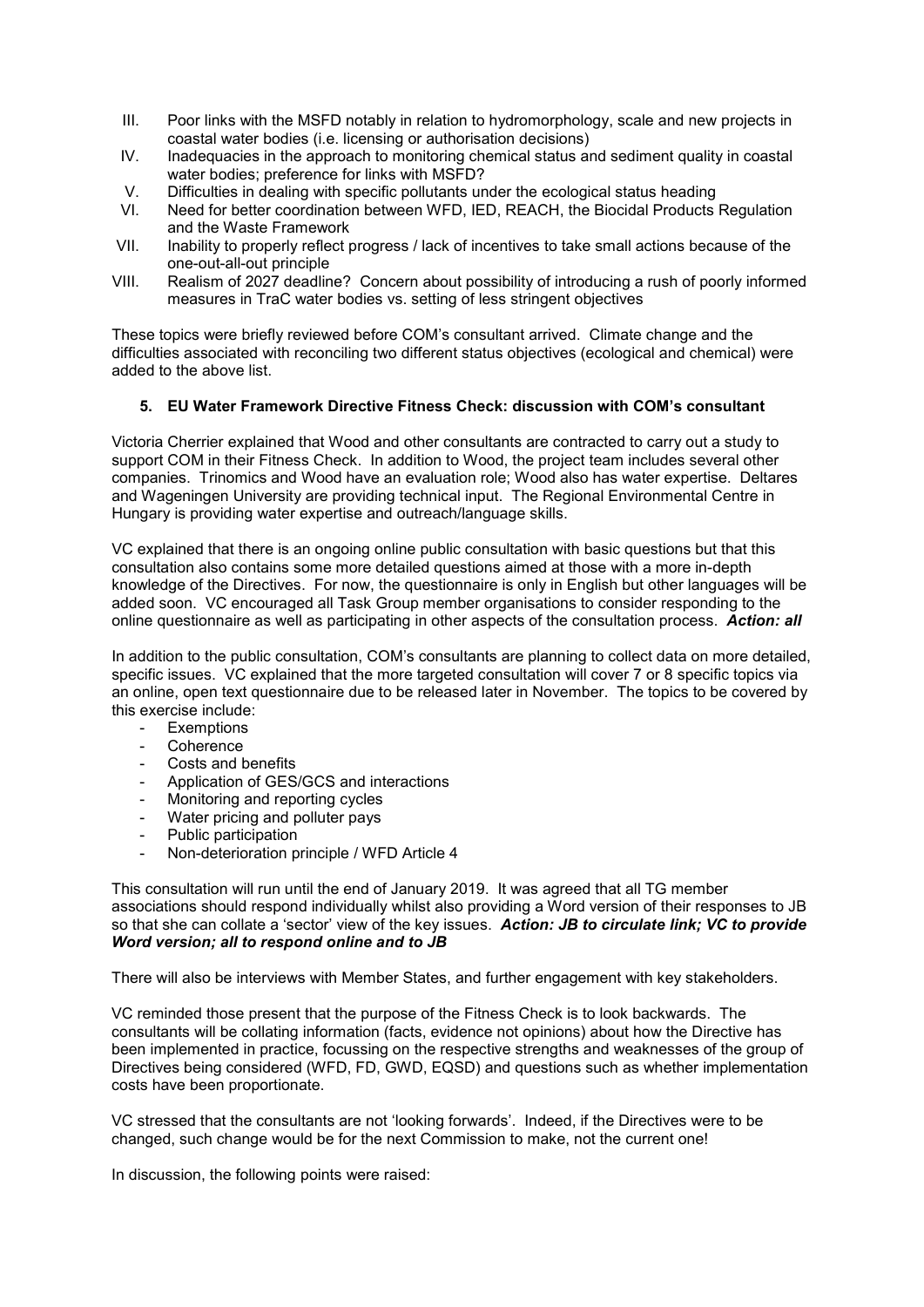- the parallel tracks for ecological and chemical status sometimes make practical implementation difficult
- chemical status data are lacking in coastal and transitional (TraC) waters and different analytical techniques are applicable; it does not make sense to analyse total water samples in TraC waters; the EQS standard setting process is therefore questionable
- links between sediment quality (status) and water quality (status) are often weak; sediment is not always a suitable medium to measure to determine water status; sediment is representative of legacy issues but not necessarily of current water status
- floods can resuspend contaminated sediments and carry them downstream
- better integration between climate change and the Floods Directive is needed
- increasing frequent problems with saline intrusion are linked to climate change but are also symptomatic of Member States' general lack of attention to transitional waters
- microplastics in freshwater are subject to increasing attention in their own right as well as being a main input source to the marine environment
- drought and water scarcity issues are very relevant to navigation; if vessels cannot use the river, freight has to move to road – with consequences for both carbon emissions and PAHs, etc. (which in turn exacerbate problems with water quality)
- Links to CO2 reduction (Climate change mitigation) and the Paris agreement i.e. the energy transition.
- issues regarding the relationship between IED, BPR, REACH, etc. and the WFD; including incompatibility between the respective objectives of these instruments including in relation to invasive alien species (i.e. which is worse, invasive non-native species introductions or the risk of contamination associated with anti-foulant use?)
- diffuse pollution issues are relevant to port estates; in Rotterdam for example industry is taking in water that does not meet WFD standards (due to legacy groundwater contamination) but it has to be discharged to surface waters meeting WFD objectives; this raise questions about the cost-effectiveness of measures
- a consequence of setting less stringent objectives in upstream water bodies is that there are consequences downstream; contaminants are transported between water bodies and across boundaries between Member States; sediment acts as a contaminants' sink.

KK mentioned that CCNR infrastructure providers are encountering problems with demonstrating OPI, which can be difficult to understand. JB noted the recent publication of the Article 4(7) CIS quidance document 36, which may help with understanding the requirements of this test. KK also: stressed the importance of integrating the provisions of the WFD into the planning phase of a project; and noted that the incompatibilities between the provisions of the WFD and the TEN-T exemptions process.

EM remarked that some of the rulings from the ECJ do not sit easily with the dynamic behaviour of a water body. Status class boundaries may not be compatible with the 'moving baseline' associated with dynamic natural processes and/or climate change.

VC explained that the Fitness Check has to determine whether the implementation of the Directives is efficient, effective, provides EU added value, is coherent, and relevant. NAVI TG members felt that many aspects have been effective (e.g. attention has been drawn to the ecological value of waters; to transboundary cooperation\*, etc.) but not always efficient (e.g. measures are sometimes sub-optimal because of scale considerations, or timing issues where short-term gains may take precedence over longer term more sustainable solutions).

\* Although HR noted that on the Elbe, inconsistences between upstream countries' implementation means there are consequences for downstream countries.

ME observed that there are sometimes governance issues e.g. where organisations are dependent on public organisations that have to meet certain WFD goals.

VC requested that NAVI members provide specific examples to support their arguments. She also confirmed that it is possible to upload documents via the website consultation pages as supporting evidence.

# **6. Minutes of last NAVI TG meeting and matters arising**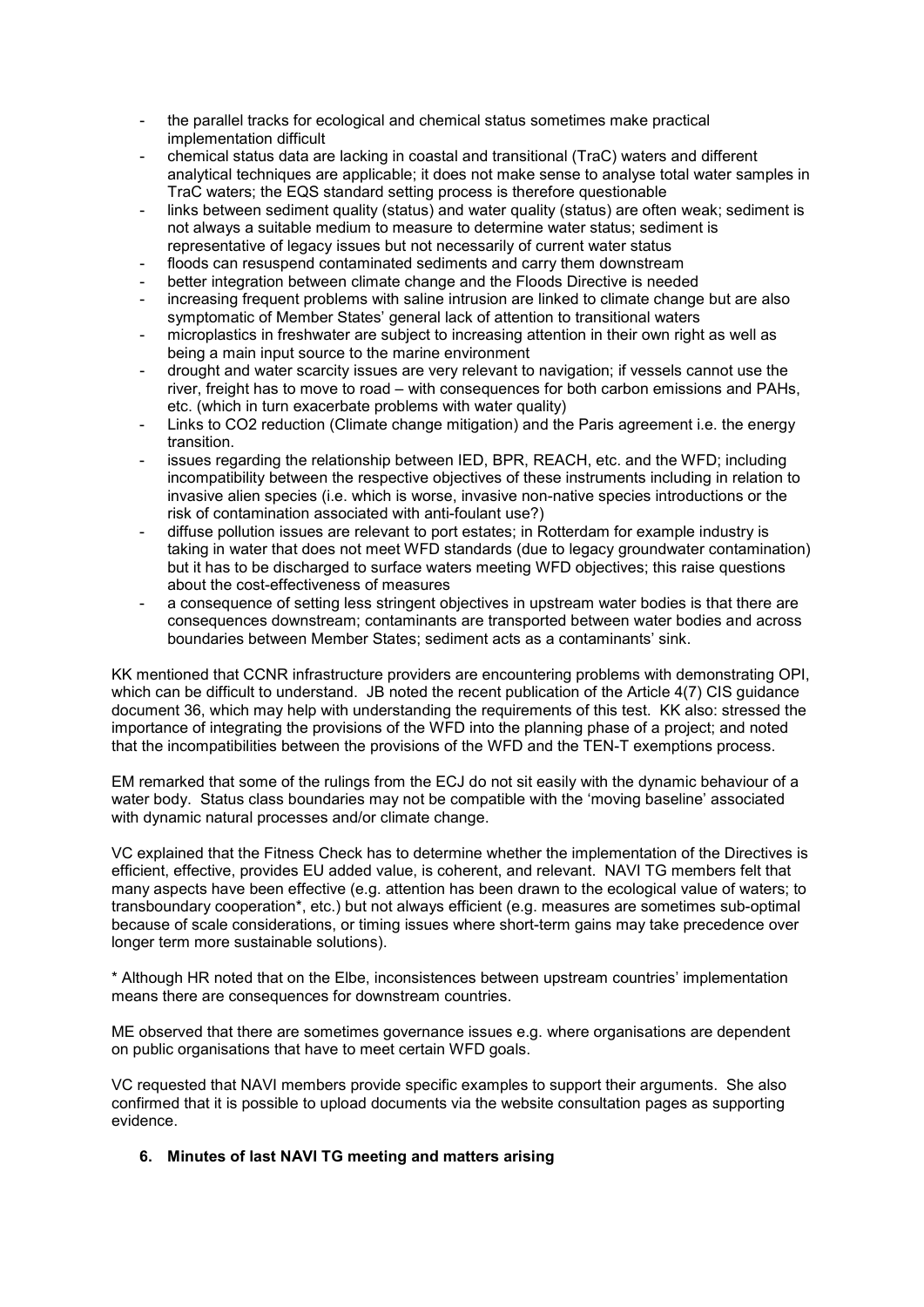The minutes of the NAVI TG meeting of 17<sup>th</sup> April 2018 were reviewed. Follow up actions included:

- an outstanding action on AW to provide notes on the relationship between the WFD and the IED. *Action: AW*
- Action Plan for Nature and review of Habitats Directive Article 6(3) and 6(4) methodological guidance: SR reported that a first draft of the latter is currently out for review. *Action: SR to keep NAVI TG members updated on both*
- HR reported that following the HPA legal opinion, work is being undertaken to raise awareness of the consequences of inconsistencies in the application of the WFD exemptions. HPA is hoping to get key stakeholders 'on side' to be able to address some of the issues collaboratively. Hamburg is taking over as Chair of the national river basin commission, so this may bring opportunities for dialogue. *Action: HR to keep NAVI TG members updated*

The other action items in the notes were either included on the agenda or have been superseded.

# **7. SCG meetings**

# a. SCG 17th May 2018

JB explained the main topics at the May 2018 SCG meeting of relevance to the sector were the introductions to the Fitness Check, the next CIS Work Programme and the Water Conference.

Regarding the Watch List, EM noted that there is an issue with a moving baseline in respect of sediments. WG Chemicals is still discussing methodologies for sediment monitoring e.g. passive sampling vs something else. There is a growing realisation that this is different to water sampling, is complicated, and there can be different outcomes.

# b. SCG 8th November 2018

JB highlighted that:

- COM intends to publish their assessment of Member States' RBMPs by the end of 2018. COM seems to have consulted widely with MS in preparing this report, but not with stakeholders so we do not yet have an insight into the outcomes. *Action: JB to circulate the link to the assessment once it is available*
- Water Directors are preparing a paper on future water policy. The environmental NGOs have expressed concerns about whether this is procedurally correct given the role of WDs in the CIS process. The SCG Chair engineered an opportunity for stakeholders to comment on the final WD paper such that WD can also consider these comments when they meet. *Action: JB to circulate the WD paper when it is available in case NAVI TG wishes to react*

The 2019-2021 CIS Work Programme was discussed and largely agreed at the SCG meeting. The programme contains many activities of relevance to NAVI TG, including

- climate change and a new Economics Task Group (the latter to include consideration of ecosystem services) under the SCG and
- sediment management, plastics and invasive alien species under ECOSTAT.

As there were no objections at the SCG to the inclusion of sediments in the ECOSTAT work programme, ECOSTAT members have been asked to indicate their interest in attending a joint workshop with SedNet in Dubrovnik, 1st and 2nd April 2019. *Action: JB to advise Jos Brils when confirmation is received from WvdB*

JB was unable to stay to the end of the SCG meeting to discuss the activities proposed under WG Chemicals but these are expected to include the exchanges of good practice on sediment monitoring, on microplastics, and on climate change adaptation.

# c. Integrated assessment of second RBMPs

JB reported that the first day of this workshop (held in Brussels on  $6<sup>th</sup> - 7<sup>th</sup>$  November 2018) was of little value, but that discussions on the second day were more useful. Specifically, the topics on the second day included: a prioritisation by those attending of a series of statements relating to areas for improvement of WFD implementation; themed discussions on how policy integration, including with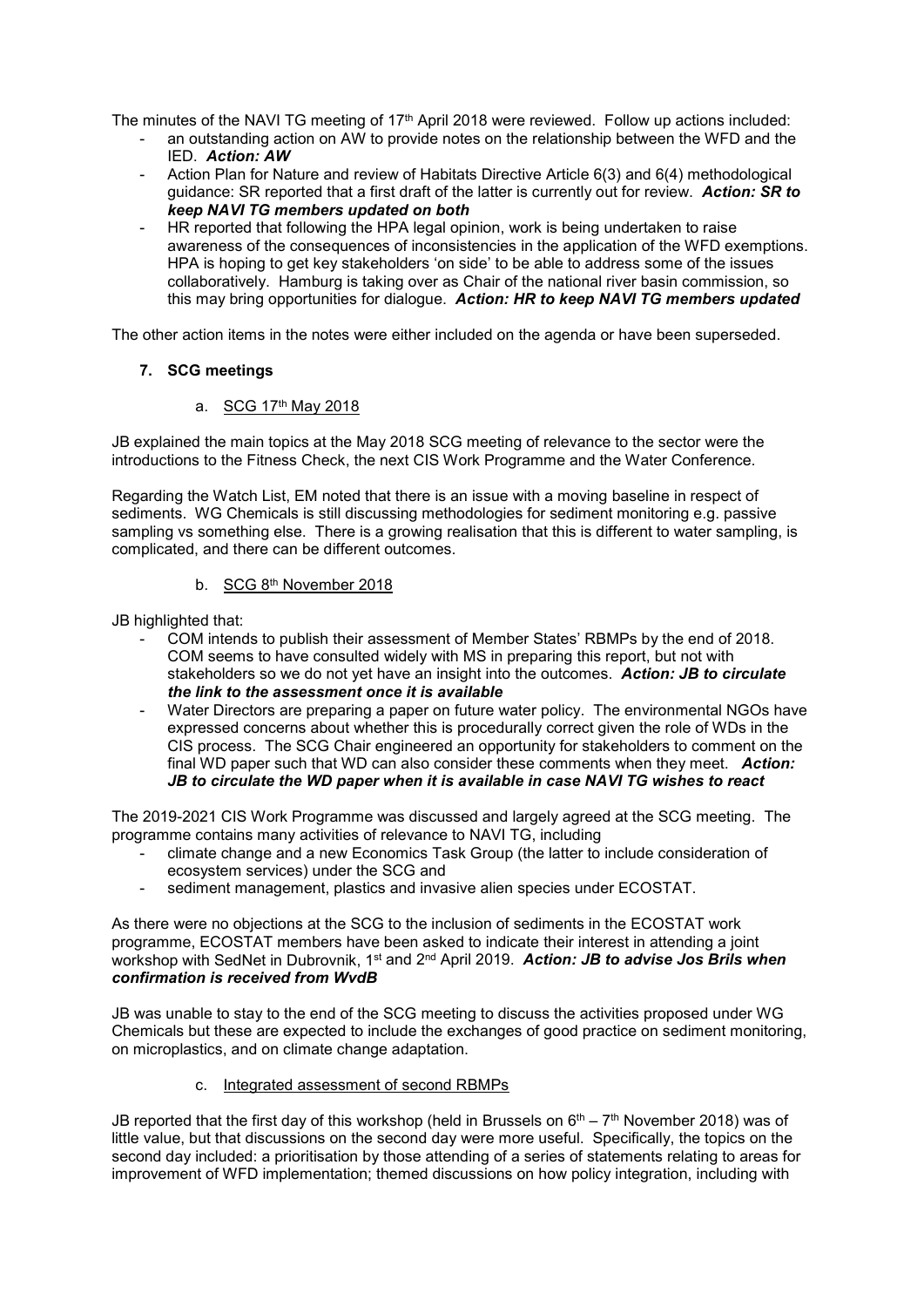the MSFD, can be improved; and an exchange on legacy issues and how these can be (better) dealt with under the WFD. *Action: JB to circulate the consultants' report of this workshop when it is available*

# **8. CIS activities**

# a. Significant adverse impacts on use or the wider environment (SAIOUoWE)

A written record had previously been circulated of the 23<sup>rd</sup> April workshop, held to discuss how to assess whether measures intended to achieve good ecological status (GES) or potential (GEP) might have a SAIOUoWE. It was acknowledged that this is a key consideration for the sector.

# b. ECOSTAT and meeting of Ad Hoc Task Group on Hydromorphology

JB had circulated a written note of the  $31<sup>st</sup>$  May meetings, the outcomes of which have since been overtaken by the October meeting outcomes.

# c. ECOSTAT meeting

JB explained that the most recent meeting of ECOSTAT on 23<sup>rd</sup> October discussed the draft of the Appendix to CIS Document 4. This new document will provide additional guidance on the process of determining GEP, including using the mitigation measures ('alternative' or 'Prague') approach. JB has been actively involved in the development of this guidance, not only as an expert in the field but also on behalf of NAVI TG insofar as there is no other navigation expertise in the core group. The latter role has included helping to ensure that the interests of the sector are reflected in a pragmatic way, for example with regard to the range of potentially appropriate mitigation measures; what might constitute a significant adverse effect on use, etc.

Other than clarification on a question about when sediment supplementation is 'less sustainable' (i.e. confirming that it is not appropriate to present this as representing good practice in the context of best approximation to ecological continuum) NAVI Task Group members had no objection to the comments proposed by Jan Brooke. *Action: JB to forward comments to COM's consultant*

# d. Working Group Chemicals

EM reported on the meeting of WG Chemicals on 16th October 2018, noting that Member States put a lot of effort into the development of the effect-based methods and the work on metals. The former is now published albeit it that further work is likely to be needed to screen or otherwise rationalise the 130 effect-based methods described in the report. EM also noted that NGOs in WG Chemicals are insisting that work takes place on pharmaceuticals and on microplastics.

# **9. Related activities**

# a. European Sustainable Shipping Forum / scrubbers

SR reported that the Commission will decide soon which organisations will participate in the ESSF for a new 5-year term. Once the new ESSF is set up, it will decide which new sub-groups will be established or which existing ones will carry on. Discussion on scrubbers is likely to continue under one of the new sub-groups. SR also reported that France is considering banning the discharge of wash water from OLS. *Action: SR to keep NAVI TG updated*

# b. SedNet update

ME reported that SedNet has received more than 120 abstracts for the forthcoming conference. An additional session on plastics has been included on the programme and there will also be discussion on ballast sediments. It is proposed to hold a SedNet-ECOSTAT sediments workshop in Dubrovnik on 1st/2nd April 2019, immediately before the conference.